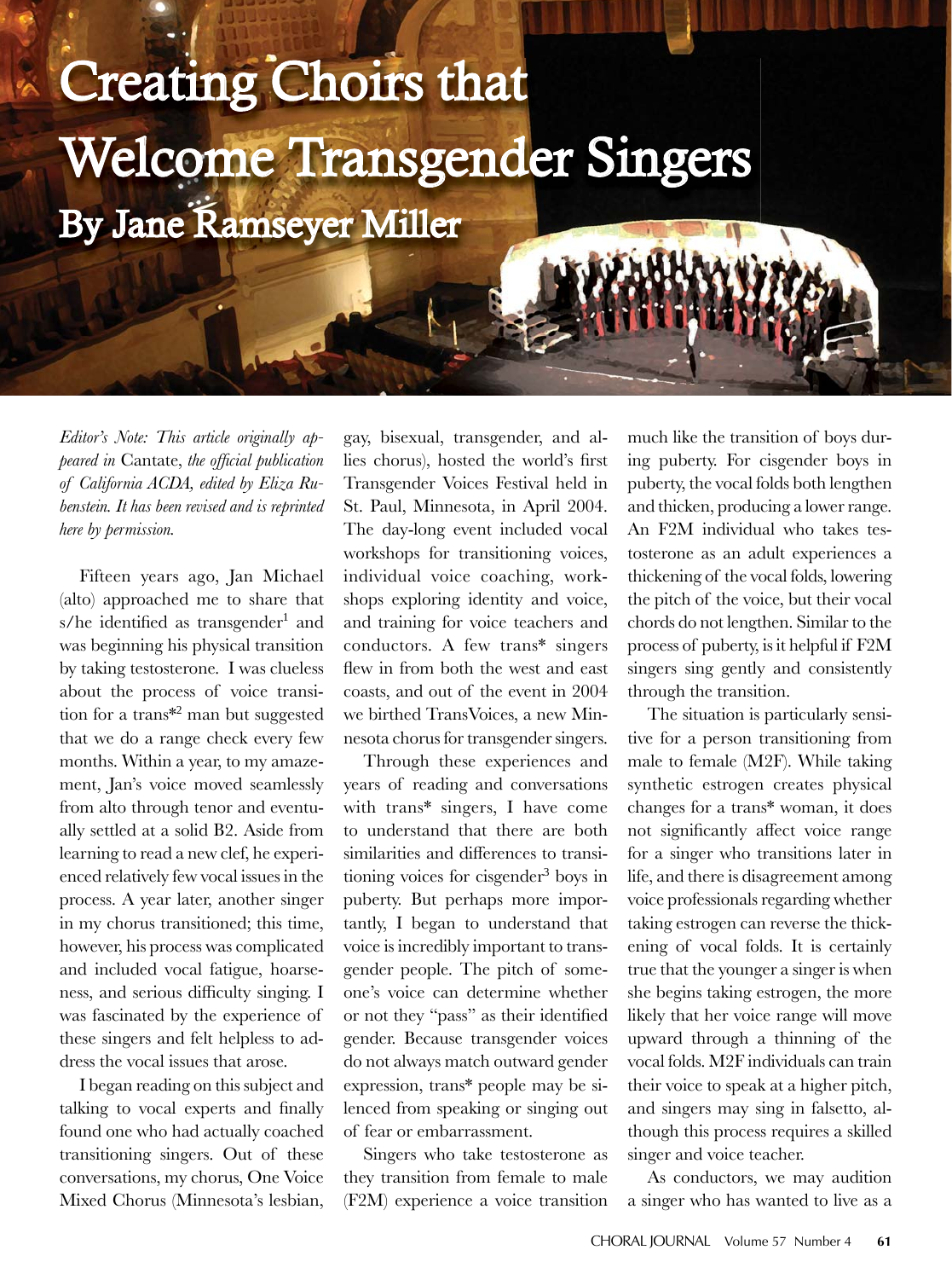woman her whole life and has finally transitioned. But unless she's lucky enough to be a countertenor or has the finances to undergo vocal adjustment surgery, singing in a treble range is likely an unrealistic goal. You can support her by listening to her voice and helping her sing in a range that is healthy for her.

In One Voice Mixed Chorus today, around 10 percent of my singers identify as trans\* or gender-queer. Our bass section leader is a trans woman with a rich B2 range. Several cisgender women sing in the tenor section because that is their most comfortable range. I have a variety

of genders in every voice part, so as a conductor I simply refer to my singers by voice (soprano, alto, tenor, bass) rather than by gender (men, woman, boys, girls, ladies, gentlemen). I also ask any guest conductor or clinician working with my chorus to also refer to voice parts rather than genders.

There are many ways that we as conductors can make simple changes to ensure that as we create beautiful music, we are also creating choruses where people of all gender identities feel safe and welcome.4 I asked several trans\* singers to help me create a list of twelve tips for making a chorus more welcoming:



*Witte has been arranging exceptional concert tours through Italy and the rest of the world since 1975.* 

## Let your music be heard… in Italy!

*"As a music director who has used Witte for the past two European concert tours, I highly recommend them. The service was exceptional, the staff was friendly and extremely accommodating, and the overall outcome of our experience was excellent!"*

> — Dr. Gerald J. Blanchard Director of Choral Activities Kellogg Community College Italy Tour

800 GO WITTE wittept.com  1) When posting for singer auditions, keep language about voice parts gender neutral.

 $\bullet$ 

- 2) In the audition setting, ask new singers their preferred pronoun, especially if a singer presents with an ambiguous gender.
- 3) Invite all singers to audition for any solo that fits their vocal range.
- 4) If a singer shares that they are transitioning via testosterone, ask when they started and how the transition has affected their vocal range, etc. It will typically take 12-16 months for an adult singer's voice to settle to a consistent range and can take up to two years to stabilize.
- 5) Assign voice sections for each singer dependent on their voice range and voice color rather than gender. If a singer is transitioning, check their range every 3-4 months and assist them in moving to a new vocal part as needed.
- 6) You may encounter a trans\* woman who wants to sing alto or soprano. However, unless she's lucky enough to be a countertenor or has the finances to undergo vocal adjustment surgery, singing in a treble range is likely an unrealistic goal. You can support her by listening to her voice and helping her sing in a healthy range and voice part.
- 7) Post signs for gender-neutral